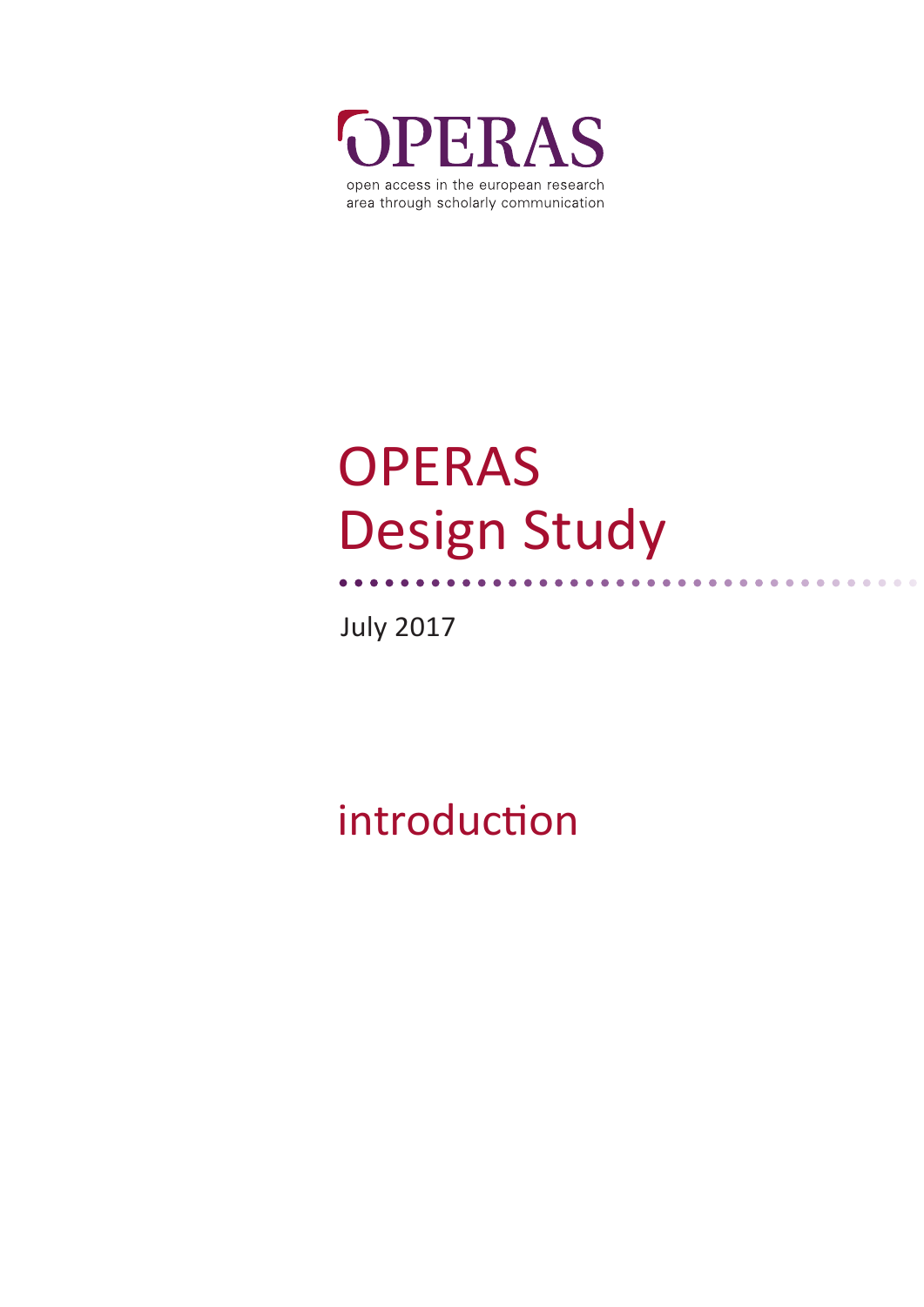OPERAS Website: [http://operas-eu.org](http://operas-eu.org/) Full Design Study with annexes: <http://operas-eu.org/design-study> Contact: [pierre.mounier@openedition.org](mailto:pierre.mounier%40openedition.org?subject=)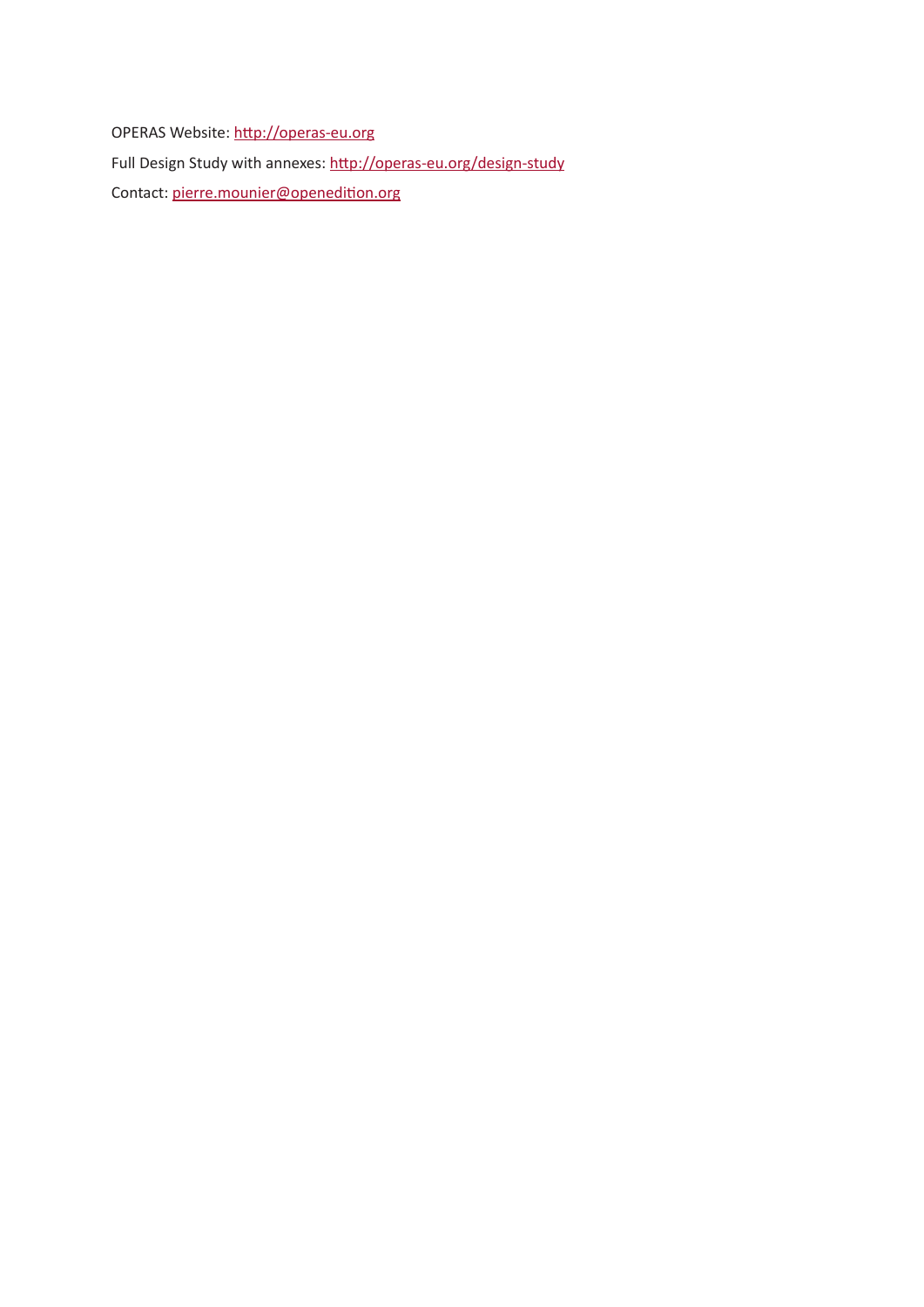# FOREWORD

The following report, OPERAS Design Study, has been composed thanks to the OPERAS-D project, in its first stage. The report joins four studies that explore the landscape of OPERAS' field of activity, establish the technical mapping of the OPERAS Consortium, survey users' needs regarding scientific communication and academic publishing, and finally look ahead to the development of the governance structure and business model of the future infrastructure within the ESFRI framework.

One word can synthesize what these studies and reports tell us about OPERAS' field of work: fragmentation. Hence, the OPERAS vision and mission, which arises naturally from this finding: integration.

#### THE STRUCTURE OF RESEARCH IN SOCIAL SCIENCES AND HUMANITIES

Fragmentation, as evidenced by the Landscape Study in this report, is one of the major characteristics of the communication and publication sector in humanities and social sciences: an impressive number of small size players of different types operate across the European Research Area to offer communication and publication services to researchers. The reasons behind this situation can be analysed at multiple levels, but those reasons shouldn't overshadow the most important one: the scientific community they serve is itself highly fragmented.

Many studies and authors have explored and revealed the fragmentation of the research landscape in the humanities and social sciences (see the Scientific Case), across multiple disciplines and subdisciplines, as well as in small research units, and, of course different languages. To take a striking example, the recent INTERCO-SSH project, that studies internationalization of SSH found that, despite the growing importance of English as a communication language in social sciences and even humanities, the need for academic publications in native languages remains central in many cases. According to the same project findings, most of the time internationalization of SSH doesn't mean going from local to global, rather it goes through what is described as transregional integration which reflects the structure of scientific networks that connect researchers across national boundaries and not always globally.

Therefore, the particular structure of the publishing sector in social sciences and humanities, composed of small and many players serving local scientific communities and specializing in narrow fields of research, cannot be considered as a flaw, but in fact more as a feature, an adaptation to the reality of the scientific ecosystem in these disciplines. The flaw emerges, however, when the actors playing in the field operate as isolated beings, unaware of what others are doing, reinventing the wheel in their own corner or even competing through unfair practices. In such circumstances, fragmentation turns into disintegration and the scientific community which needs efficient partners to circulate ideas and research findings across borders could be negatively impacted. The flaw is also apparent when the whole system experiences a global change in which all players need to redefine and renew their mission, the services they deliver, and consequently their workflow, business model and tools. The global change experienced by everyone is well known: the digital turn and its consequence: Open Science.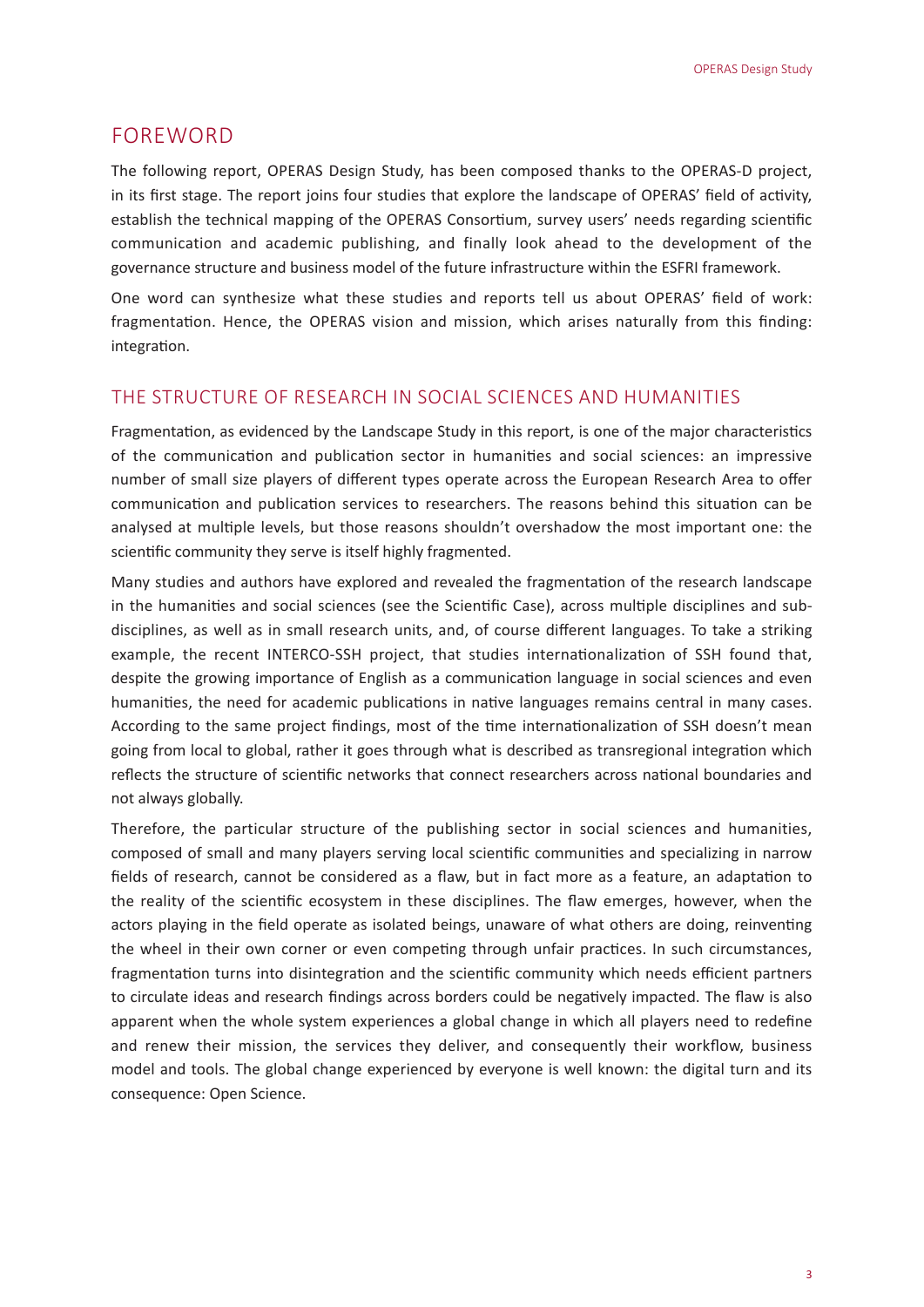# OPEN SCIENCE IN PRACTICE

Open Science has so far mainly been debated as a principle. And as a principle, a growing part of research funders – funding agencies, ministries and the European Commission – seem inclined to adopt it. In 2016, the Dutch government took the opportunity of its European presidency to push for a new stage in the development of Open Science, from principle to reality, resulting in the The Amsterdam call for action on Open Science. But, as mentioned in the document, to put Open Science into practice requires strong coordination between the different stakeholders of the scientific community: researchers, funders and national authorities, libraries and finally…publishers. That's why the implementation of Open Science in humanities and social sciences is a specific challenge for a sector that is currently loosely connected and highly fragmented.

As it appears from the Technical Mapping study undertaken during the OPERAS-D project, the structuration of OPERAS partners in terms of technologies used, types of services offered to the community but also and may be even more importantly, the business models and workflows, is heterogeneous. Therefore, to increase integration in terms of interoperability and complementarity through cooperation across different institutions and European countries with their particular academic cultures, requires a particular effort which is, in many cases, beyond their reach on their own as resources are limited for each of them. Yet, the same study reveals that divergence is not total, particularly at a technical level, with most partners having chosen more or less the same technological bases, adopting more or less the same standards, and aiming more or less at the same practices. The whole challenge resides in this 'more or less' that reflects on the one hand the need for flexibility that fits local contexts, but on the other hand presents serious obstacles to practical integration. For decades, players in the scholarly communication field haven't felt a particular motivation to become more integrated.

Cooperation between scholarly communication players locally or nationally, often remains loose, and limited to exchange of information during scientific and professional conferences (such as Elpub, APE, ALPSP), and exchange of rights during book fairs (such as Frankfurt, London, Turin). In the print era and at the very beginning of the digital turn, networking was enough. But the recent development of Open Science changes everything, and at a fast pace, especially when it comes to putting into practice the goal of the European Commission to set up a European Open Science Cloud within a few years. For this purpose, networking is not enough anymore and integration must be achieved in reality for disciplines that would otherwise risk being left behind. Indeed, if SSH disciplines do not integrate with the Open Science Cloud, the entire scientific ecosystem will fail to reach its full potential since it will be missing the publications and other research outputs from half of the scientific disciplines.

# THE 'LONG TAIL SCIENCE' MODEL

How can many small collections of materials provided by many small teams integrate in practice? OPERAS, as a Research Infrastructure project, aims to provide a sensible and practical answer to this question. The intellectual model that governs the way the OPERAS project is structured, and the main choices that have been made to plan its development, has been aptly summarized by a European Commission officer during an informal conversation about EOSC and how OPERAS could contribute to it: The main challenge OPERAS wants to tackle is the integration of 'long tail science' into the Open Science framework. This long tail model operates at two levels: the definition of services the future infrastructure will offer, and the type of structuration it will adopt for its operation.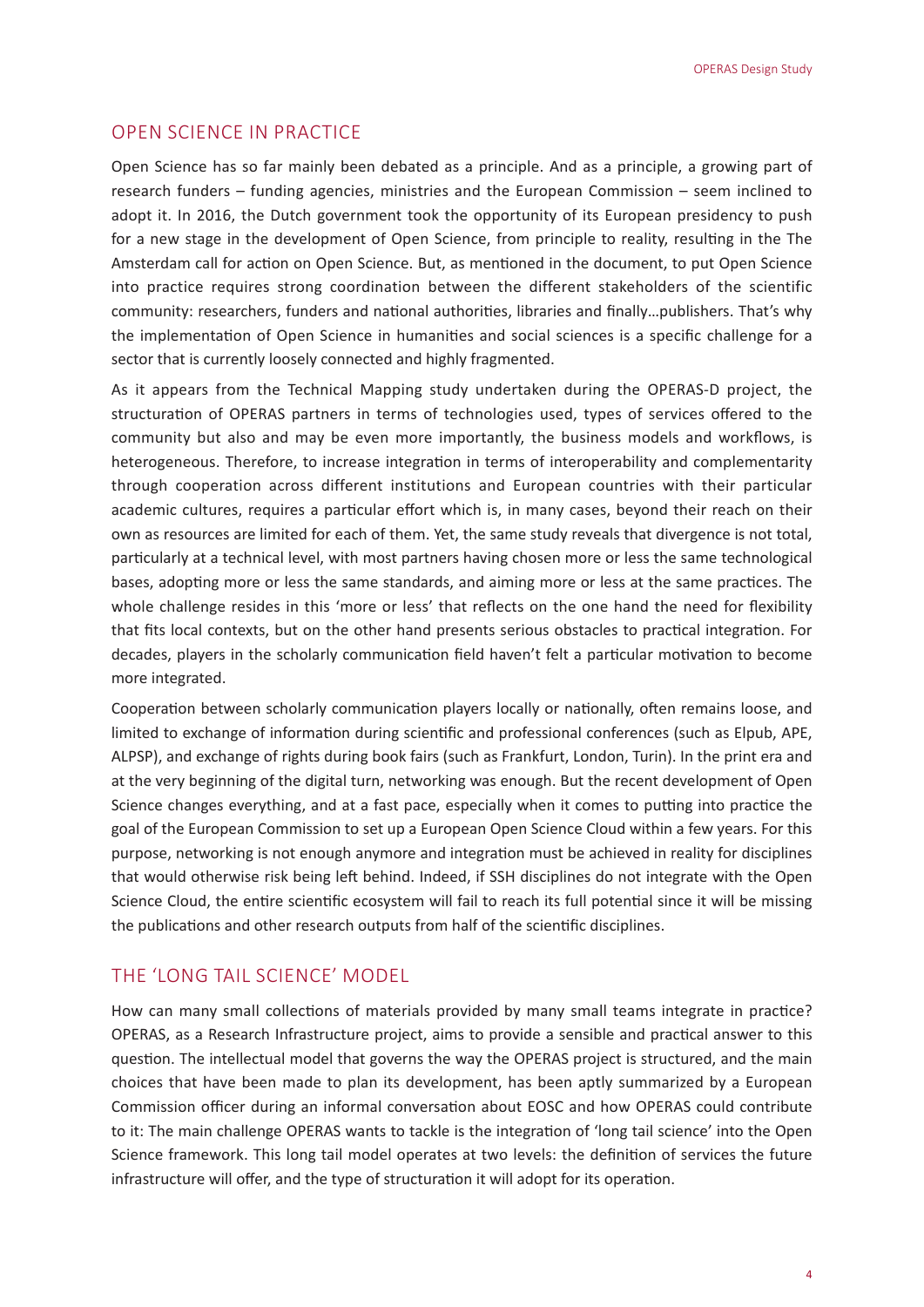The plan adopted by OPERAS for its services and their structuration is the result of numerous studies undertaken by OPERAS partners (see the Bibliography in this report), individually or collectively, and of seminars, workshops and conferences attended together where a continuous conversation was fed and progressively structured. For the record, the original idea of setting up an infrastructure for open scholarly communication in SSH came from a workshop organized by Victoria Tsoukala (EKT), Emmanuelle Corne (AEUP), Pierre Mounier (OpenEdition), Eelco Ferwerda (OAPEN) and Brian Hole (Ubiquity Press) during the Elpub conference in 2014. From that starting point and those five original participants, representing a variety of situations and experiences, to today with more than 30 partners from 11 countries participating in the project, the important work of designing the infrastructure has taken place.

## DESIGNING THE SERVICES

The design of future OPERAS services has culminated in an online survey to test OPERAS' proposition against users' needs, in particular those of researchers, libraries and publishers, the most important stakeholders for OPERAS. The main principle that has emerged from this Design Phase is the need to define future OPERAS services at several levels and distribute them following a principle of subsidiarity.

#### **FIRST LEVEL: SHARED SERVICES**

At a first level, the partners offer communication and publication services to their community, whether it is regional, national or limited to a specific language. At this level, what OPERAS proposes is not to merge the existing services into a pan-European one, but on the contrary to support the partners to improve and upgrade the services they already offer to their own users. During the Design Phase it was identified that specific support is needed in the following three key areas:

- The definition and adoption of best practices that allows for a common level of quality and compliance with Open Science principles
- Research and development activities aimed at developing publishing tools and technologies that partners can use from a shared toolbox in their adoption of common best practices and to support the redefinition of their workflows
- Support for innovative open access business models by developing shared components such as a common market place, a journal flipping mechanism and a funding model that involves libraries in supporting open access.

As such, OPERAS services have been designed as 'Shared Services' between partners, aimed at supporting and improving their existing activity, not replacing it.

#### **SECOND LEVEL: EOSC INTEGRATION**

A second level of more integrated services then had to be defined, to prepare content to be accessed and used through the EOSC. This level of services was more difficult to design because EOSC is in its first stage of development and has not yet been put into practice. It was decided that the best way to prepare for future integration is to upgrade existing dissemination platforms in the OPERAS Consortium with rich metadata and machine-readable content allowing for efficient text and data mining from third parties. We started with a specific project within the H2020 framework programme,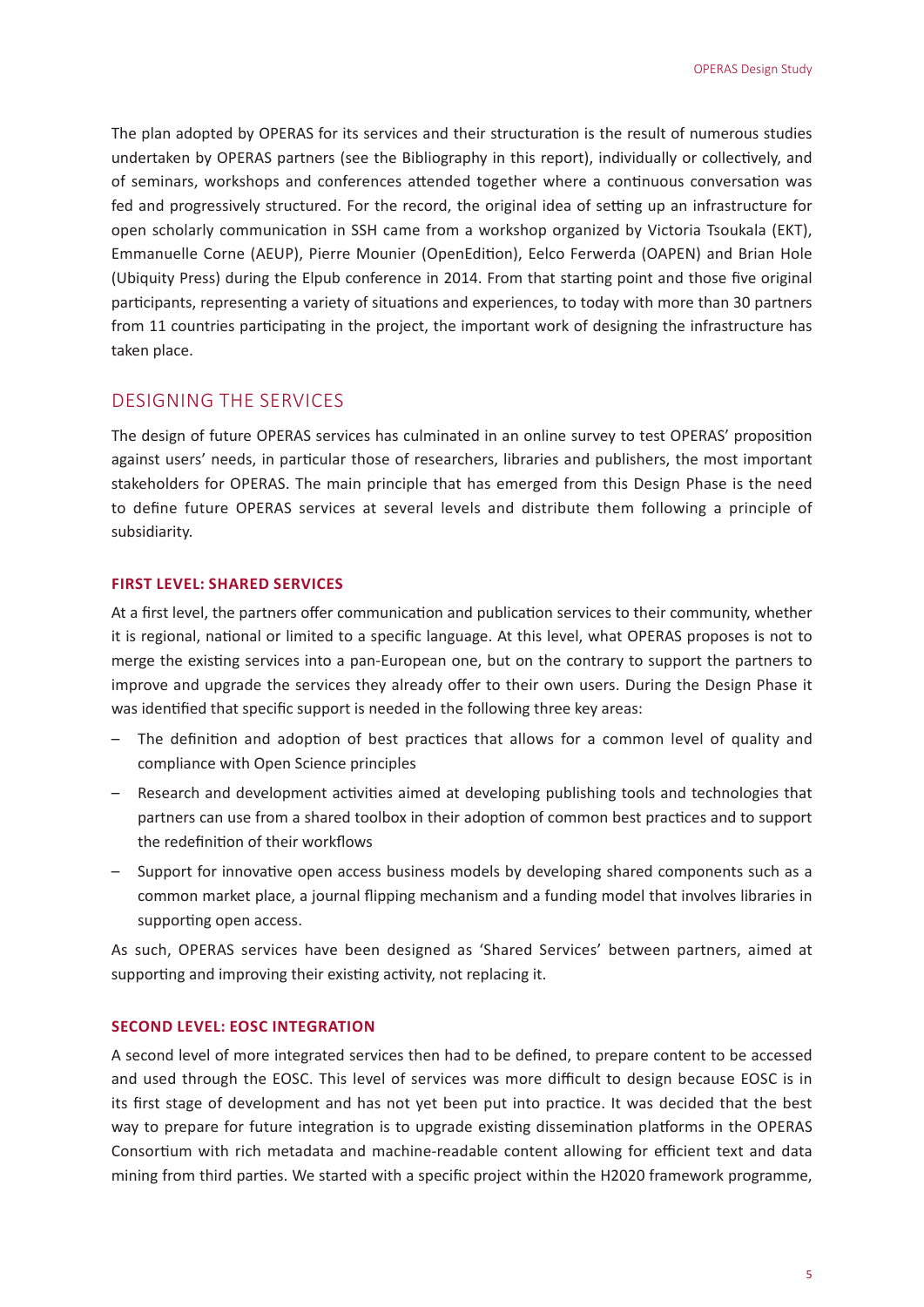focusing on open access books platforms which required specific development, as books are the most difficult objects to integrate considering their specificities. The HIRMEOS project allows for the implementation of standard identifiers such as DOI, ORCID and Fundref for books, but also other more innovative types of metadata, such as reader annotation and new usage metrics.

More importantly, HIRMEOS was used to test and deploy a common methodology that enables different partners operating platforms based on different software and technologies to implement common standards. Based on a uniform definition of implementation levels, and a governance framework that commands distribution of work among partners, the HIRMEOS method will be used in the future development phase of OPERAS to extend standards implementation beyond the project, beyond the five dissemination platforms participating in it, and of course beyond the books themselves.

Considering the specificities of SSH content and the importance of its distribution across several languages rather than one, it was clear to OPERAS partners that special attention should be paid to multilingualism to facilitate the process of integration into the EOSC. In the development of the infrastructure, it is therefore planned to undertake specific work, first on the alignment of metadata describing content with ontologies in several languages, and second to support metadata translation that improves content discoverability.

#### **THIRD LEVEL: OPERAS PLATFORMS**

Finally, the most important services to be delivered at European level, which are meant to address all stakeholders' needs across the European Research Area and across different languages:

- Research funders and libraries need a certification service to implement their open access policies for the former and to deliver good quality content to their users for the latter. This service has to be delivered globally because certification needs to be independent from local constraints and free from local interests; in all cases, certification must come from external authorities.
- Researchers need an open and efficient Discovery platform to find content relevant to their research topics. Since SSH researchers read if not write in several languages, the platform should be able to support multilingual content, which is a sufficient reason to set it up globally, and index different types of content: publications of course, but also primary data and other grey literature content. The Discovery platform will also serve as the main interface with the EOSC.
- Society and different types of socio-economic actors (media, citizen, administrations and SMEs) need more than just access to academic content. In the context of citizen science which is implied by the definition of Open Science, they need a common framework to collaborate with research teams to achieve research projects that tackle their specific concerns, namely societal challenges. Therefore, OPERAS will prepare and deploy a Research for Society platform that addresses those needs that will be open to be used across all disciplines, including both SSH and STM, in a multidisciplinary perspective.

### PLANNING OPERAS DEVELOPMENT

The promise to deliver three pan-European platforms by the OPERAS project could be considered too ambitious, potentially exceeding the Consortium's resources and capability. This might be true if the aim of OPERAS was to build those platforms from scratch and to develop them at the same time.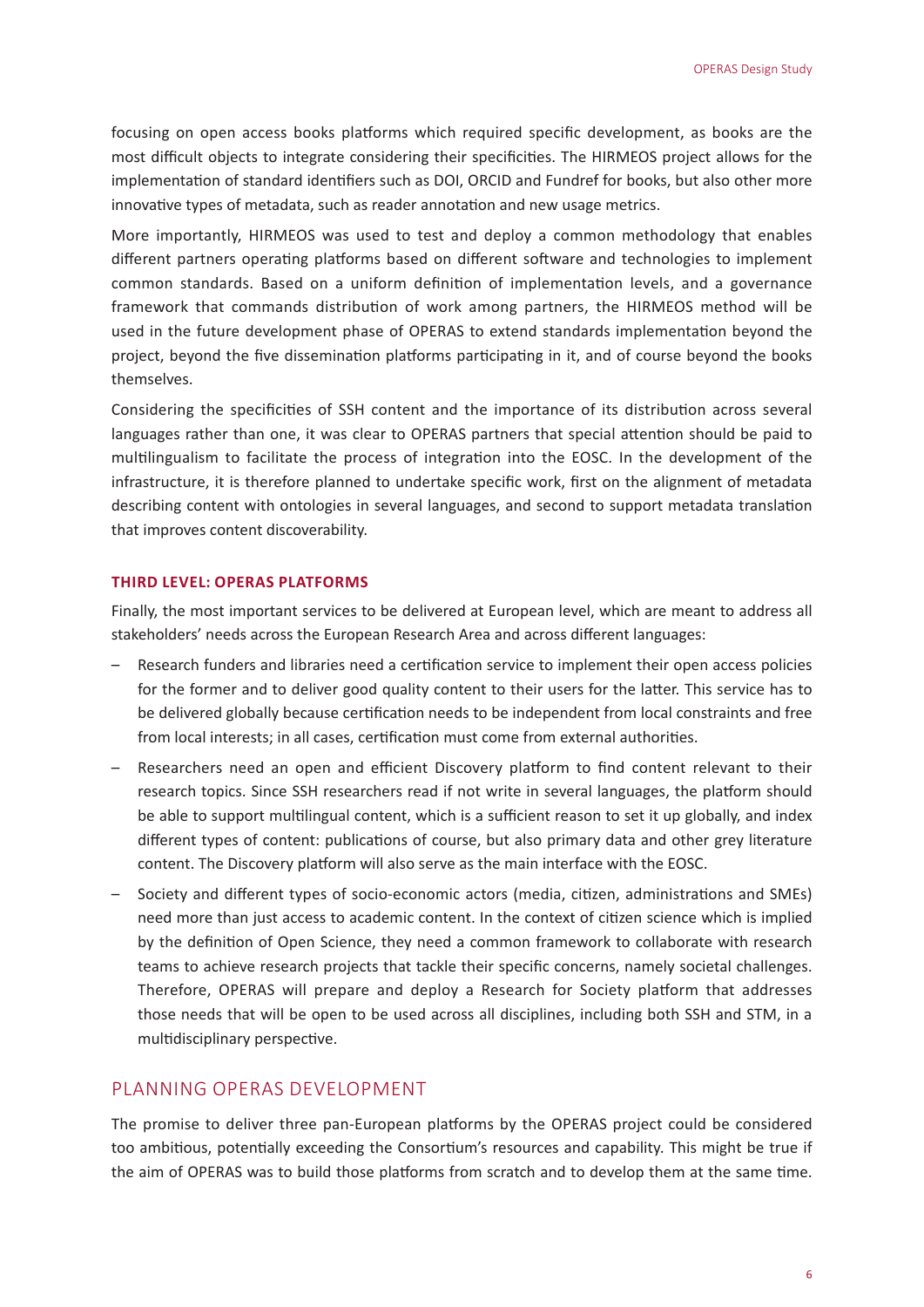However, the method adopted during the Design Phase was to identify existing platforms provided by OPERAS partners and to upgrade them with the new functions they will need to deliver and scale up to the European level. The maturity of the three chosen platforms is different, which will allow for smooth development phasing across the Design, Preparation and Construction stages of the infrastructure:

- The certification platform is the first to be developed. Based on the existing Directory of Open Access Books (DOAB: [http://doabooks.org\)](http://doabooks.org), operated by OAPEN and OpenEdition, its main development is currently supported through the HIRMEOS project to upgrade the structuration of the platform in terms of workflow organization and technical capability. The development of DOAB as OPERAS' certification platform is currently supported across the Design and early Preparation Phase of OPERAS within the HIRMEOS project.
- The Discovery platform is based on the very mature Isidore platform [\(http://rechercheisidore.](http://rechercheisidore.fr) [fr](http://rechercheisidore.fr)) developed by the French Research Infrastructure Huma-Num. Launched in 2011, Isidore has proved its sustainability at least at national level, and, with more than a million visits a year, it is clearly meeting researchers' needs. From a technological perspective, Isidore meets much more than the minimal criteria to be compliant with a state-of-art digital delivery platform. Following the principles of the web of data, Isidore enriches indexed content with metadata aligned across several scientific vocabularies and provides access to data through several means, including a Sparql Endpoint. The planned development of the Discovery platform will extend Isidore to a wide array of different languages from French, English and Spanish which are currently supported, and will be delivered during the Preparation Phase.
- The Research for Society platform is the less mature of the three platforms. Its main development will take place during the Construction Phase after prototyping during the Preparation phase. Its envisaged starting point will be the Hypotheses platform which, as an academic blogging platform is completely mature. With more than 2,000 active blogs, and a structured user community in several of the most important European languages (French, English, German, Spanish, Portuguese, Italian), the Hypotheses platform, operated by OpenEdition, has already reached a pan-European scope. Nonetheless, many components are still to be developed to set up a real usable environment to support collaboration across academic boundaries.

#### STRUCTURE THE INFRASTRUCTURE

#### **SET UP THE GOVERNANCE SCHEME**

Having defined the services OPERAS will provide and planned the timeline along which they will be implemented, the last component that had to be designed was the structure of the infrastructure supporting the services, including its governance scheme and future business model. The plans resulted from a specific study achieved during the OPERAS-D project and included in the report. Here again, the structure adopted reflects the particular landscape of the SSH community. For such a community, a centralized infrastructure wouldn't address the complexity of SSH activity, but given its fragmentation, the risk that the infrastructure could lose its direction was taken into consideration. In this matter, the experience of other European Research Infrastructures, close to OPERAS in their scope and the users they serve, was enlightening and helped us to ensure a delicate balance between centralization and federation. The principles that have been adopted to prevent loss of guidance and lack of integration are, first, to rely on a strong hub for coordination, supported by one institution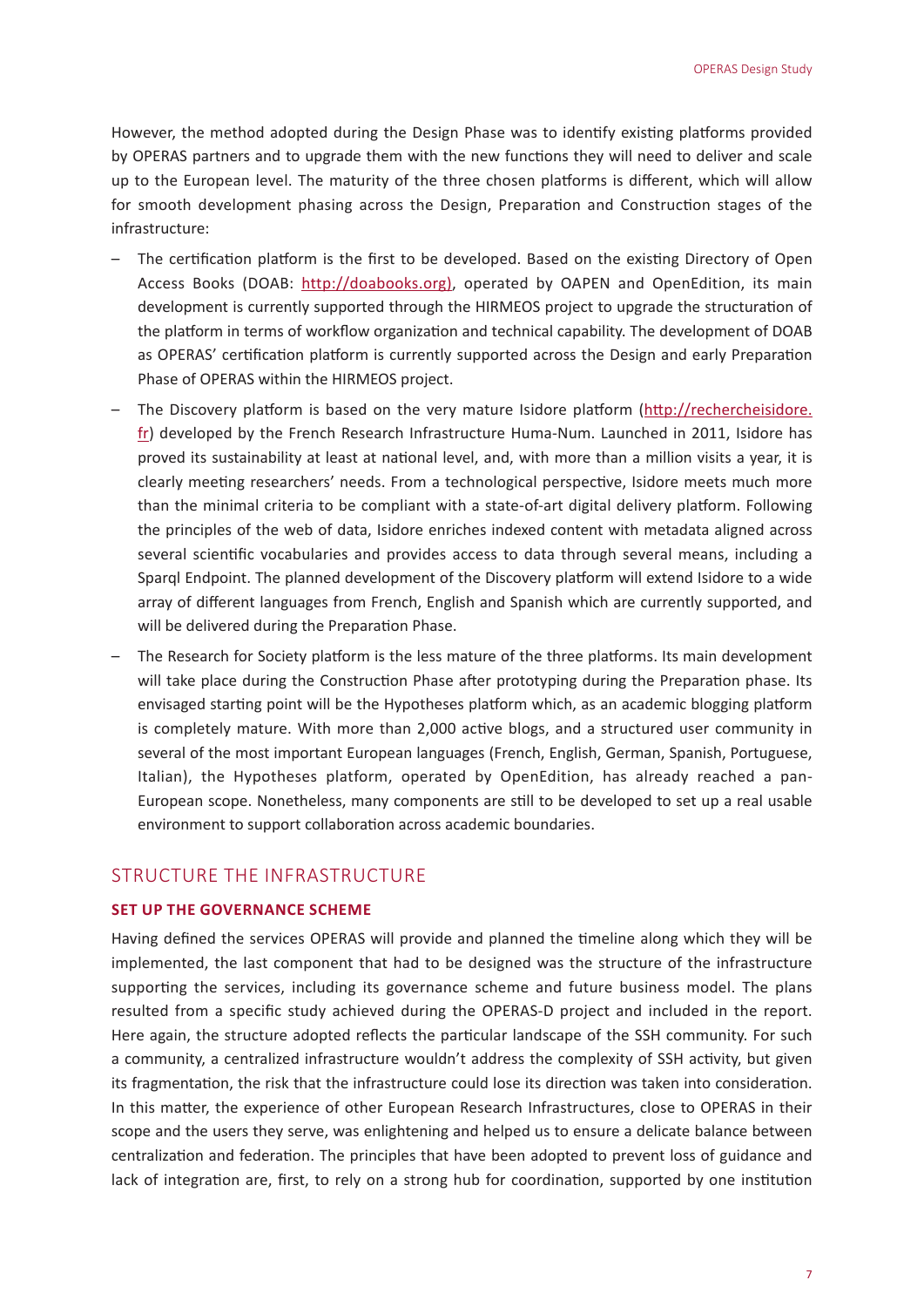and the Coordinator, and, second, to create a legal entity early in the course of the development, to prepare final incorporation into an ERIC.

The choice of OpenEdition as Coordinator and host of the hub, results from its position in the Consortium, its size and, of course the commitment coming from its supporting institutions and national authorities for the development of OPERAS. Placed in Aix-Marseille University, the management team will be strongly embedded in the OpenEdition team (50–60 persons), will benefit from OpenEdition's supporting institutions (Aix-Marseille University, CNRS, EHESS, Avignon University) and will be located in the Technopole of Chateau-Gombert, an institution that incubates a large number of high technology companies and scientific laboratories. OpenEdition's capacity to coordinate such a project was assessed through an evaluation exercise performed in June 2017 by an external audit company (the executive summary of the report is included in this Design Study).

Lessons from other infrastructures were also learnt, showing that to prepare and set up a pan-European entity is a long and difficult process. On the other hand, infrastructures which are not incorporated as a legal entity and perpetuate only through projects can lose consistency and drift in different directions following the divergent opportunities defined by the projects they run through. Therefore, OPERAS aims at preparing for ERIC incorporation through an intermediary stage, the creation of an international association that on the one hand will reflect the current organization of the project, and on the other will prepare for the organization of the future ERIC, and ensure a progressive transition towards implementation and start operating the functions of the infrastructure: project management through the hub, independent scientific monitoring, political representation of the Member States and executive participation of the partners.

#### **COMMUNITY MANAGEMENT**

To be effective and change the landscape of scholarly communication in Europe, OPERAS must be able to gather a high number of partners, and manage and coordinate them. For this reason a light commitment scheme was defined, allowing small size partners, with few resources, to participate in the project through thematic Working Groups that align with the structuration of the services OPERAS will deliver. The Working Groups will be used to prepare the future H2020 projects that will support the development of the infrastructure.

With a large community composed of many partners, a more complex structuration is needed. A Core Group was created during the Design Phase, gathering the partners willing to commit more than the others, to organize their national community and manage the Working Groups. In the future, the Core Group will transform into an Executive Assembly and gather National contact points as well as other representatives. The management office installed in the hub will support the work of the different groups and ensure effective coordination between partners at different levels.

OPERAS also coordinates with other ESFRIs such as DARIAH, CLARIN, CESSDA, and e-infrastructures such as OpenAIRE, as well as other projects that complement OPERAS' core activity such as ENRESSH, and international partners such as Scielo.

#### **BUSINESS MODEL**

Finally, we had to define a business plan to finance the development of the infrastructure, that reflects its structuration. The funding of the hub and the project management team is ensured by the Coordinator, OpenEdition is supported by French authorities, and the development of the services will

8